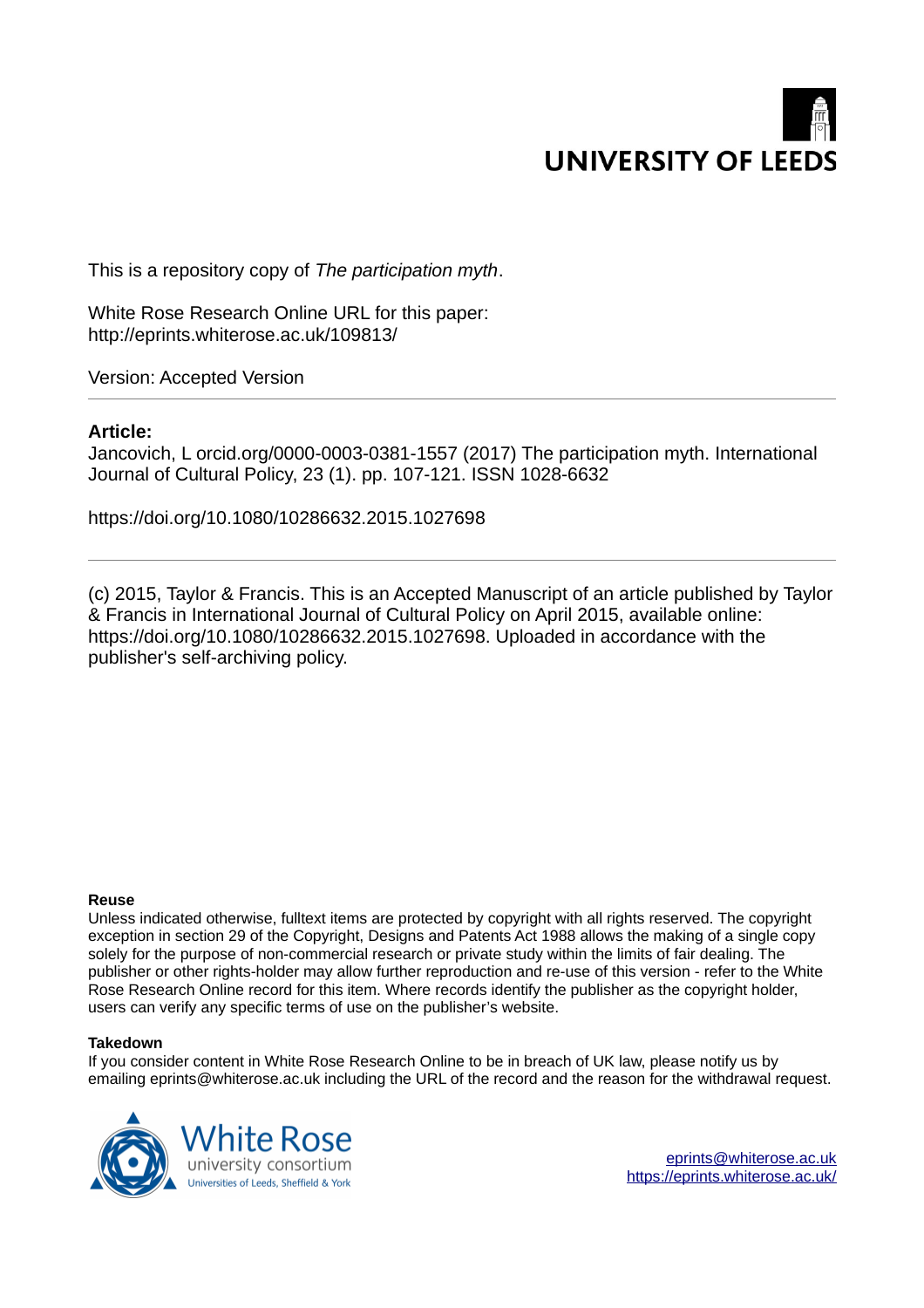# **The Participation Myth**

### **Leila Jancovich Leeds Metropolitan University, Leeds, UK**  Cavendish 211A, Headingley Campus, Leeds, LS6 3QS, UK +44 113 812 3480 [L.jancovich@leedsbeckett.ac.uk](mailto:L.jancovich@leedsmet.ac.uk)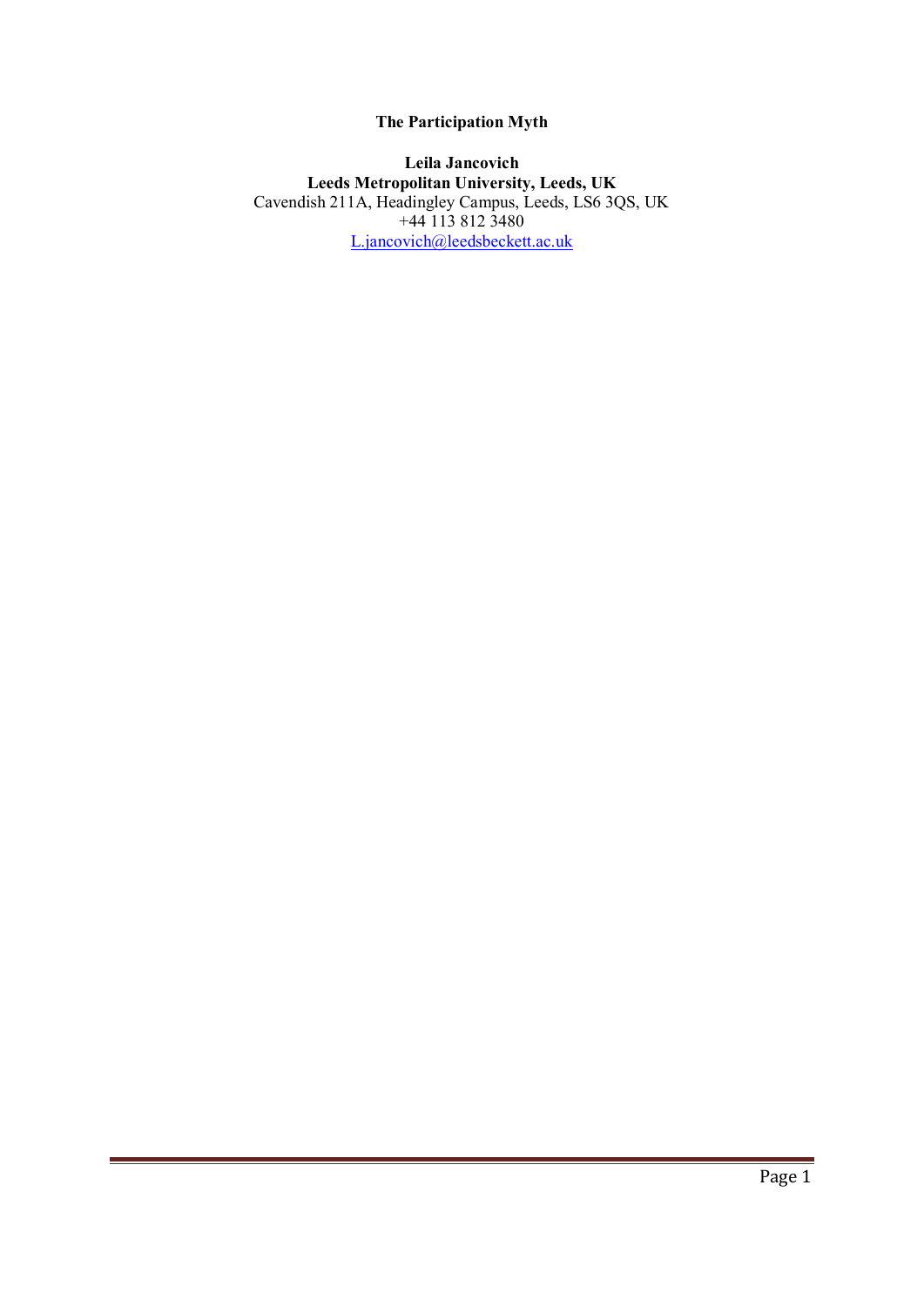## **The Participation Myth**

#### **Abstract**

Policy rhetoric around strategies to and the value of increasing participation in the arts has been well documented internationally over more than a decade. But in the UK, which is the focus for this article, targets to increase participation have been consistently missed and there remains a direct correlation between those taking part in cultural activity and their socio-economic status.

The starting point for this article is to examine the barriers to increasing participation in the arts and question the way that such policy has been implemented within the English context, which may have relevance for policy making in other countries. What is demonstrated is that policy implementation is influenced by vested interest of those in receipt of funding and that a narrow range of voices, from a powerful cultural elite, are involved in the decision making in the arts. The article makes a case for widening the range of voices heard in decision making in order to support both artistic practice and public engagement.

**Keywords:** Cultural policy, cultural politics, public participation, participatory decision making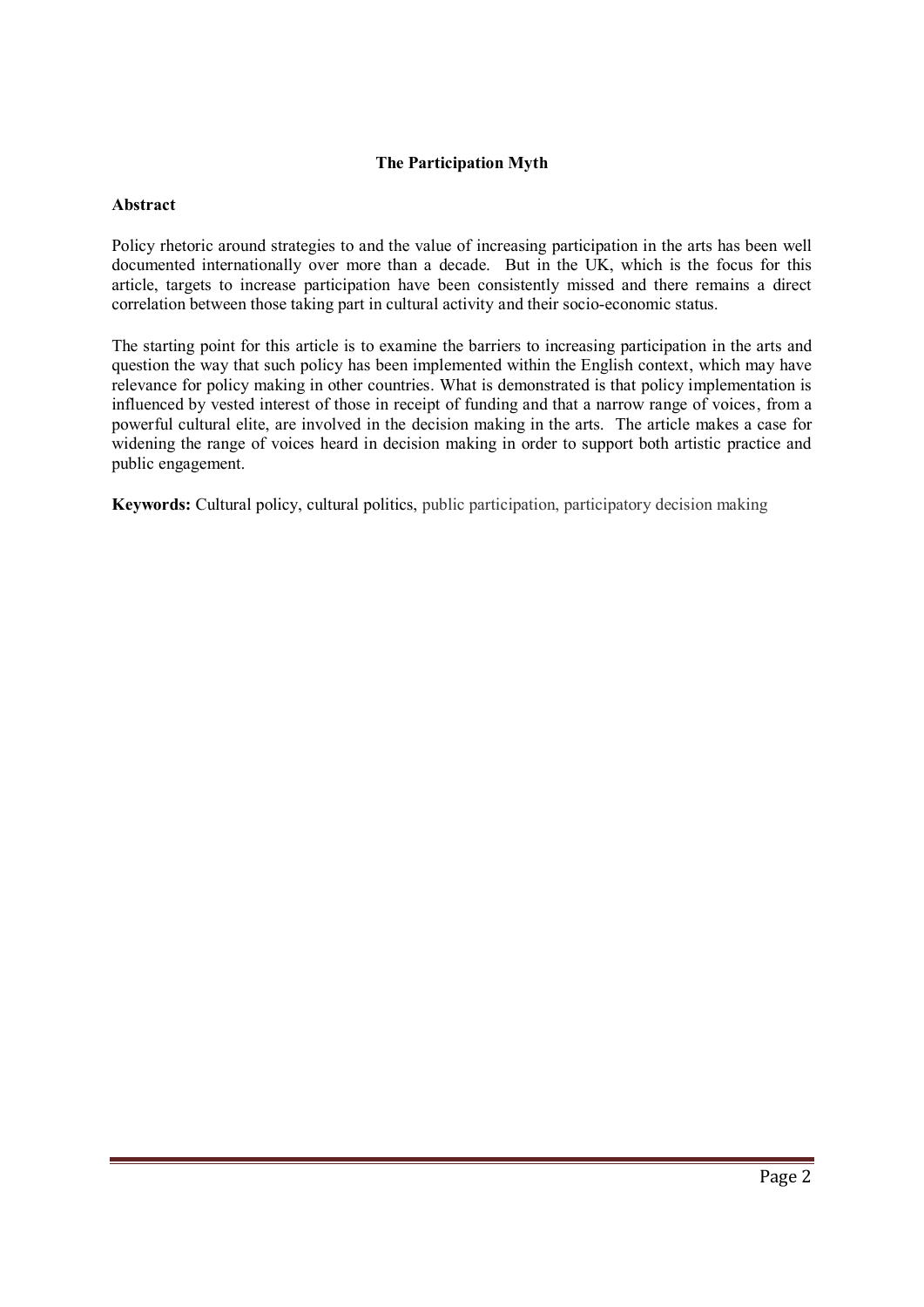### **The participation myth**

### **Introduction**

Arts policy in England has long been characterised as focussing on the supply end (the artist) at the expense of the demand side (the audience) but it is claimed that from 1990s this shifted, with new priorities around increasing participation levels from a wider cross section of society [\(Bunting, 2006\)](#page-13-0). Cultural policy and investment was also increasingly developed not only through the traditional arts agencies, such as Arts Council England, but through local authorities, and policy attachment to broader public policy agendas such as health and well-being, social inclusion and economic development [\(Gray, 2008\)](#page-14-0). Not only the arts practices currently funded, but the decision making structures that supported these were thereby brought into question, which under the New Labour government which came to power in 1997 led to calls for a wider range of voices to be involved in decision making [\(Smith, 1998\)](#page-15-0).

But the arm's length principle that operates between the British government and its delivery agents, such as Arts Council England, means that while the government might suggest the need for a wider range of voices to be involved in decision making in the arts, civil servants are limited in their capacity to determine in what way this should be implemented. Instead this is left to agencies such as Arts Council England themselves to determine. It is suggested that by its nature this may reinforce the dominance of self-interest in informing policy formation, rather than opening up decision making as proposed [\(Garnham, 2005\)](#page-14-1).

This is demonstrated in the way that the new participation policy was lambasted by some establishment figures within the arts sector, for the failure to guarantee the preservation of the established arts canon and widening the range of voices involved in the arts was said to risk damaging quality [\(Tusa, 2000,](#page-16-0) [McMaster, 2008\)](#page-15-1). Rather than challenge these views, critics from the arts establishment were invited to advice on the way arts policy was implemented in practice. This supports the claims that a cultural elite, of well-funded institutions, wield power and influence in arts policy making [\(Griffiths et al., 2008\)](#page-14-2).

It is acknowledged that the influence of cultural elites is not unique to countries operating under the arm's length principle [\(Anberrée, 2012\)](#page-12-0) indeed it has been argued that the problem may be reinforced through a centralised Ministry model, and that greater localism is needed to reduce such power. This article therefore examines two contradictory theories on power. On the one hand Steven Lukes [\(2005\)](#page-15-2) argues that elites will always dominate policy decisions and override weaker voices, due to the uneven distribution of power in decision making groups. This is challenged by theorists who argue that widening the range of voices involved in decision making can bring about change in policy and practice [\(Bevir and Rhodes, 2010\)](#page-13-1).

Focusing on empirical data collected in an English context, this article therefore aims to have a wider international relevance, by analysing cultural policy decision making in relation to such theories about the exercise of power. This article explores the gap between the claims that there was a shift of priorities, with an increased focus on participation and the concerns that nothing much changed in practice, by examining the way the participation agenda was interpreted and implemented in England from 1997-2013.

### **The participation agenda**

Despite the rights granted in Article 27 of the United Nations' Universal Declaration of Human Rights that "everyone has the right freely to participate in the cultural life of the community, to enjoy the arts" [\(quoted in Bollo et al., 2012 pg 7\)](#page-13-2) there have been growing concerns internationally that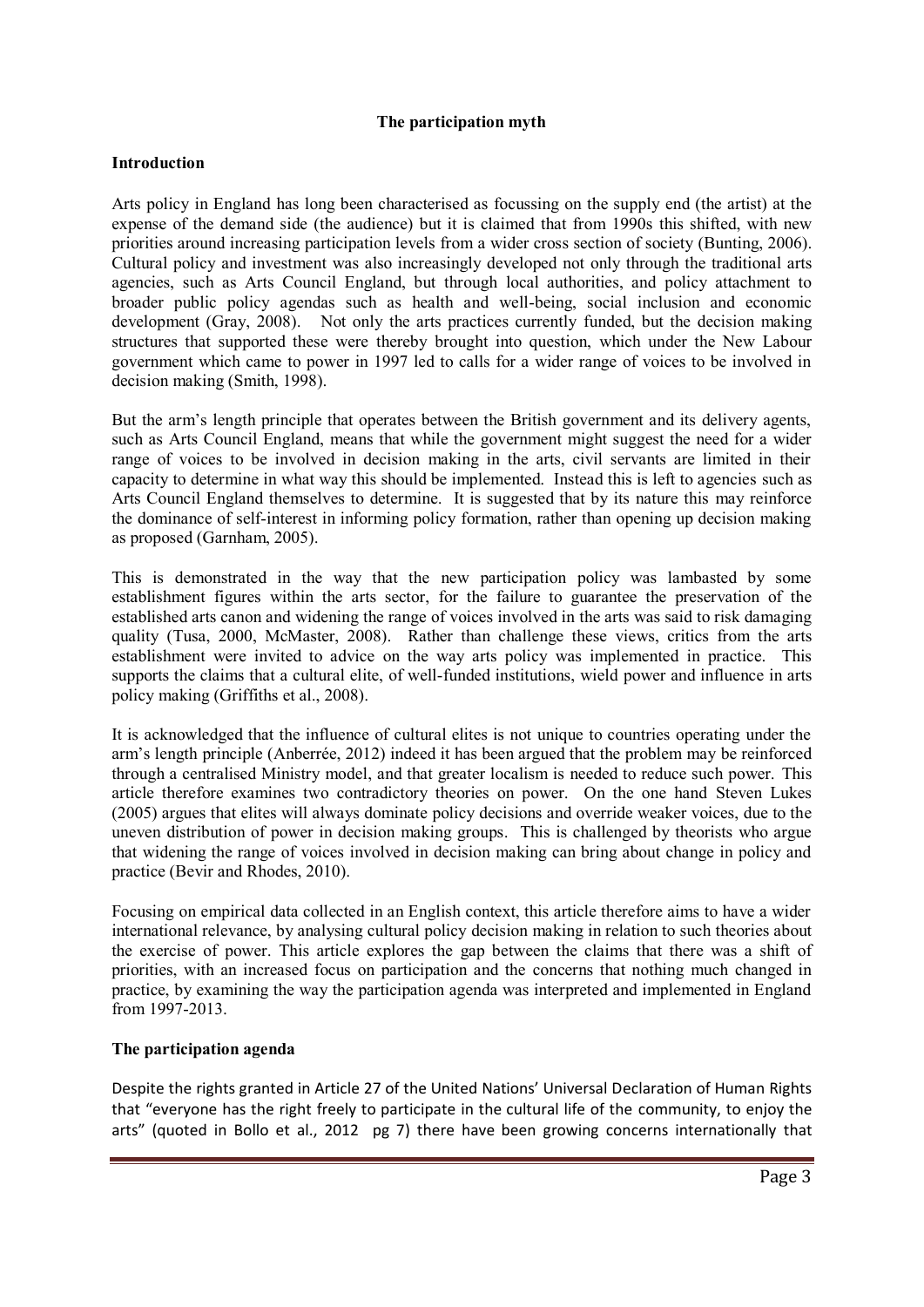participation in the arts is by no means universal. Participation rates are consistenlty shown to be correlated with socio-economic position (the middle classes and more affluent being much more likely to participate). Governments have responded by introducing strategies and measurements to assess who is taking part, In England, in 2006 the Department for Culture, Media and Sport (DCMS) started an annual survey on who participates in cultural activity, in order to measure the success of their arm's length agencies in achieving increased engagement from different socio-economic and cultural groups [\(DCMS, 2006\)](#page-13-3). However, between 2006-2011, despite increased investment in the arts during this period, this showed that the hoped for engagement of a broad social constituency was not being realised in the subsidised arts [\(DCMS, 2011\)](#page-13-4). Significantly the main barriers to engagement were also identified as being a psychological feeling of exclusion or lack of interest in the arts on offer, rather than the practical limitations of wanting to, but being unable to participate [\(Bunting et al.,](#page-13-5)  [2008\)](#page-13-5).

Conversely participation in amateur and community arts was said to still be vibrant in the UK during this time, but woefully under resourced [\(Dodd et al., 2008\)](#page-14-3). Evidence suggests that such activities are more successful at achieving the social impacts that the New Labour government aimed to achieve through increased cultural investment, rather than attendance as a spectator [\(Edgar, 2012,](#page-14-4) [DCMS,](#page-13-3)  [2006,](#page-13-3) [Matarasso, 1997\)](#page-15-3), but despite this the evidence was not used to redistribute funding from one area of the arts to another. In reality the arts organisations in receipt of funds broadly remained the same. In 2004 eighty-five per cent of Arts Council England funding was going to the same organisations as it had the decade before [\(Frayling, 2005\)](#page-14-5) and in 2008, despite Arts Council England promising a departure from the historic funding patterns of the past, in reality seventy six per cent of those previously in receipt of funding gained an increase in the level of funding they received [\(Arts](#page-12-1)  [Council England, 2009\)](#page-12-1).

This may suggest a tendency in policy making to follow a path dependence [\(Liebowitz and Margolis,](#page-15-4)  [2000\)](#page-15-4) where it is deemed easier to implement new strategies, such as the one to increase participation, through partnership with the existing funded arts institutions. But this article argues that it is also the influence of powerful voices from a cultural elite, who as Lukes [\(2005\)](#page-15-2) suggests are able to dominate over newer voices, that contributes to maintain the status quo and reduce the potential of new policy initiatives.

Evidence suggests that the existing funded arts organisations tended to define the participation problem as a deficit on the part of the public [\(Miles, 2013\)](#page-15-5) who needed to be coaxed into engagement through education programmes or concessionary prices, rather than a deficit on the part of the cultural offer they provided. The reliance on the very institutions towards which the data suggested there were psychological barriers, may therefore have reinforced disengagement and contributed to a "crisis of legitimacy" of the subsidised arts sector [\(Holden, 2006\)](#page-14-6).

A crisis of legitimacy was not just seen in relation to cultural policy during this period, but to the more general perception of an increased democratic deficit, both within the UK and abroad [\(Keaney,](#page-14-7)  [2006\)](#page-14-7). For many theorists this is seen as part of an international trend towards what is described as a shift from government to governance [\(Goss, 2001\)](#page-14-8), where the state has less direct control over decisions, working instead in partnership with delivery agents. In the arts sector, in many senses the arm's length principle has meant that the arts have always been delivered through an agency approach but the shift from a narrow range of voices from the professional arts, with a self-interest in retaining the status quo, was very different to the participatory decision making, that includes not only professionals but users, that became discourse elsewhere in public policy [\(Brodie et al., 2009\)](#page-13-6). Such changes in the decision making unit have been argued can bring about change in policy and practice, and militate against the power of a cultural elite [\(Bevir and Rhodes, 2010\)](#page-13-1).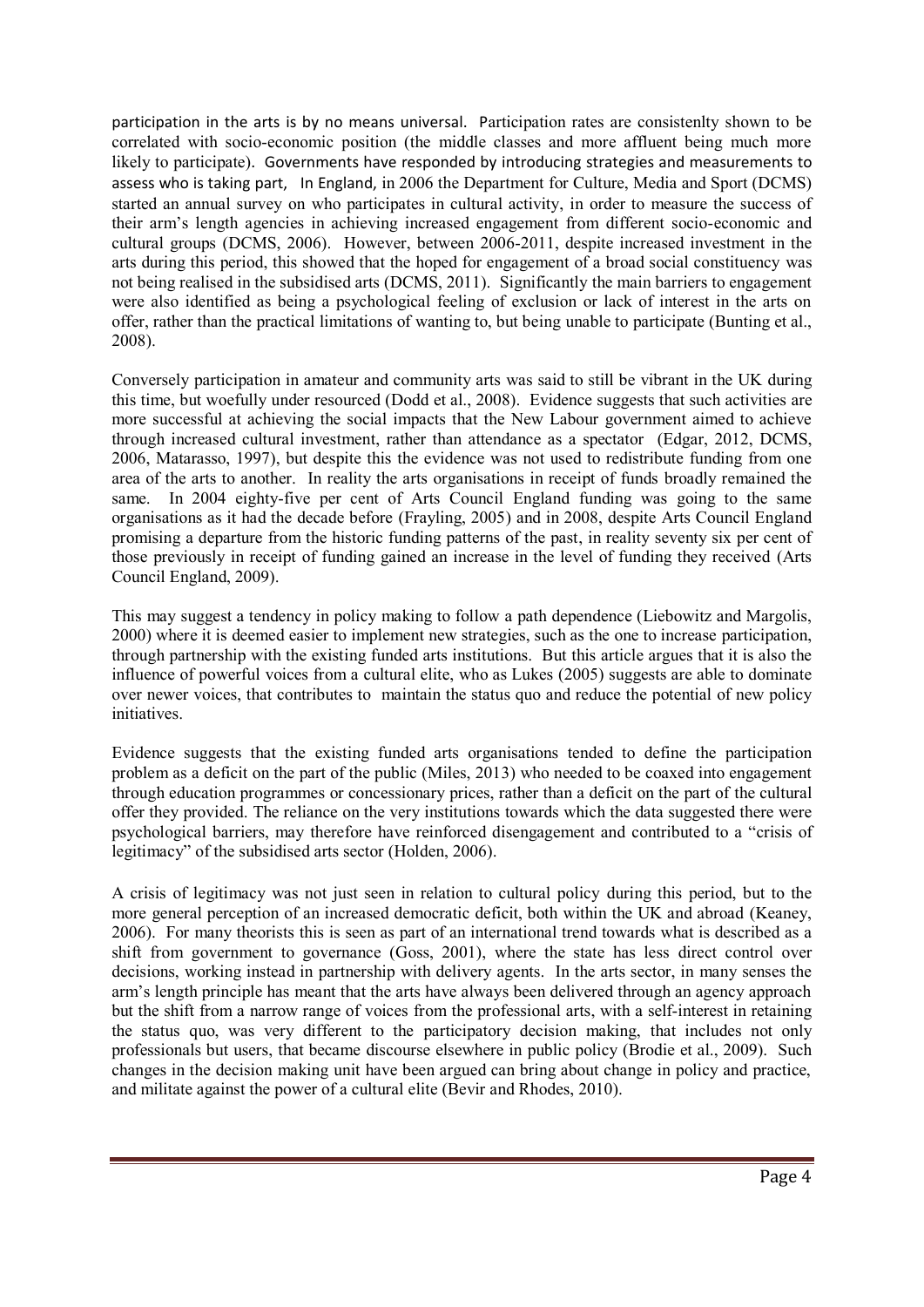The principles of participatory decision making have their roots in the work on deliberative democracy [\(Habermas, 1994\)](#page-14-9) which argues that decisions should be made through discussions between all interested parties, including the public. But such theory has been accused on ignoring the power relationships within decision making unit, which may, as Luke's argues, always advantage the expert [\(Lukes, 2005\)](#page-15-2). Co-production instead is based on the principles that both professionals and users must contribute equally to a planning process and for there to be a real opportunity for change, rather than pre-set agendas [\(Ostrom, 1996\)](#page-15-6). However the concept of co-production and co-creation, within the arts, more commonly involves the public in the creative process only once the funding has been distributed and the planning stages have been completed [\(Walmsley, 2013\)](#page-16-1).

In Brazil in contrast the model of participatory budgeting, has seen large scale redistribution of funding through community activism at all stages of decision making [\(Community Pride Initiative,](#page-13-7)  [2003\)](#page-13-7). This principle has been adopted and adapted internationally by everyone from the World Bank, [\(Herz and Ebrahim, 2005\)](#page-14-10), OECD [\(Caddy et al., 2007\)](#page-13-8) and the British government [\(DCLG,](#page-13-9)  [2008\)](#page-13-9). But despite being adopted by a number of local authorities in UK, and evidence suggesting that such practices did increase levels of engagement from a broad cross section of participants from different backgrounds [\(SQW Consulting, 2010\)](#page-15-7) there is limited evidence of it being trialled with specific arts budgets either within the local authorities or at Arts Council England.

Instead what the BBC and Arts Council England adopted was a public value approach, which used deliberative consultation techniques to "bring public opinion closer to the centre of … strategic decision making process" [\(Lee et al., 2011 pg 295\)](#page-15-8), but retained decision making where it had always been. This may be argued to provide an appearance of greater engagement while retaining existing power structures [\(Lukes, 2005\)](#page-15-2).

What the public value surveys demonstrate is that the public consulted were largely supportive of the principles of arts funding, but policy making was seen as too insular and self-referential, with decisions on what is funded being made by a limited number of people working professionally in the arts [\(Opinion Leader, 2007\)](#page-15-9). There is evidence of support for the concept of wider public involvement in decision making, specifically for the distribution of funds. Arts Council England did consider strategies to address this including recommendations for a gold, silver and bronze standard for engagement, which by definition suggests a hierarchy to the choices [\(Hatzihrysidis and Bunting,](#page-14-11)  [2009\)](#page-14-11). Only the gold standard involves the public in funding decisions, but significantly, despite the evidence from the public value survey, it was not adopted. Instead the silver standard, engaging with those that Arts Council England already funds, through peer review, was adopted.

This directly reflected the recommendations made by Baroness Genista McIntosh, in her review of Arts Council England's 2008 funding decisions [\(McIntosh, 2008\)](#page-15-10). As McIntosh's professional experiences has been within the major national organisations this may suggest a clear example of the cultural elite's ability to prevent a challenge to their power and influence. However the resistance to involving the public, amongst arts professionals, which is also identified in other research [\(Fennell et](#page-14-12)  [al., 2009\)](#page-14-12) may equally suggest the potential of including a wider range of voices. The remainder of this article therefore examines some of this resistance and the potential for change through changing the decision making unit, through analysis of the findings from empirical research undertaken in the arts sector in England.

## **Methodology**

The central question this research explores is whether participatory decision making can challenge the status quo within the arts, and what the implications of this are for the public, artists, arts organisations and policy makers.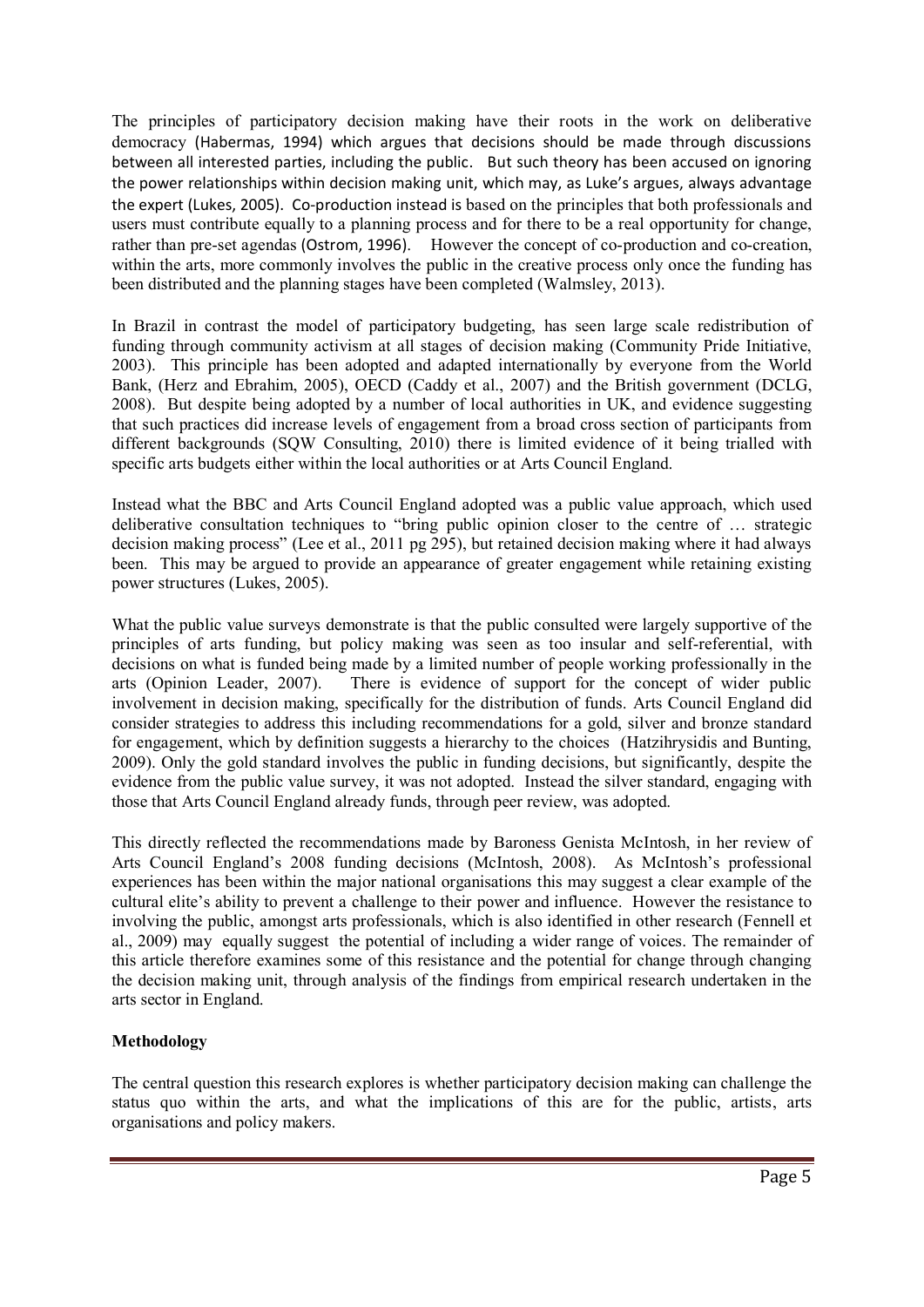Some theorists identify the power of institutional frameworks in setting agendas for decision making and the structural defects within arts policy which may limit change [\(Gray, 2000\)](#page-14-13), while others argue that individuals make structures as well as structures influencing people [\(Giddens, 2000\)](#page-14-14). This research therefore analyses individuals as objects of study, identified by the sampling methods outlined below, and the institutional context within which they operate in order to examine the extent that the individual influences the organisation or vice versa.

Participatory decision making has already been shown to take as its starting point the belief that changing the people involved in decisions would change outcomes [\(Bevir and Rhodes, 2010,](#page-13-1) [Lowndes, 1995\)](#page-15-11). This assumes that people's voices are not just heard, but that they are able to assert their interests over those of others, which is at odds with the notion of the overarching power of elites [\(Lukes, 2005\)](#page-15-2). This research therefore examines the extent to which the views of different units of study had equal status in the decision making process and whether alternative viewpoints can change the discourse and practice or whether they merely become subsumed into existing attitudes and actions. Consideration is also given to the extent to which actors believed they had changed their views, through the process of involvement in policy making, and whether as has been suggested there is less resistance to such processes once people have engaged [\(Fennell et al., 2009\)](#page-14-12).

The use of these theoretical frameworks supports an interpretative approach which allows this article to move beyond a review of how written policy is or isn't implemented. Instead it aims to develop an understanding of how the agendas for decisions are set and what areas participatory decision making is deemed appropriate for and which areas it is not. This allows for analysis of the potential and limitations of participatory power.

In order to undertake this research multiple methods were used. Pre-existing quantitative datasets, from the Taking Part survey [\(DCMS, 2011\)](#page-13-4) are analysed to examine the evidence for levels of participation and engagement. Quantitative data on funding levels, from annual reports of Arts Council England and from the National Association of Local Government Arts Officers, were also examined. The aim of this is specifically to compare the policy discourse with the actual levels of funding provision.

In addition I was also granted access to a number of internally produced reports, including the unpublished Arts Council England report on participatory decision making mentioned above [\(Hatzihrysidis and Bunting, 2009\)](#page-14-11) and a sample of applications from arts organisations who applied for Arts Council England's new national portfolio funding in 2010. These were subject to content analysis of how the concept of "participation" was articulated and the different interpretations given to it by both the applicant and Arts Council England officers reviewing the applications.

A survey questionnaire was sent to a selection of twenty local authority arts officers who had identified themselves as having an interest in participation by adopting a voluntary national cultural indicator [\(DCMS, 2008\)](#page-13-10). The survey asked respondents to describe their approach to meeting the targets set by the national indicator and to reflect personally on the value and impact of national participation policy. The data provided a comparison between thinking or action in a local authority context compared with the views of national policy makers. These were captured through nine semi structured interviews with Arts Council England staff, four from central government and six policy advisers. The interviewees were identified through purposive sampling [\(Silverman, 2006\)](#page-15-12), to ensure that they included staff at different levels in the arts policy hierarchy from advisers to senior management to officer level.

Arts practitioners from a range of organisations and individual artists, who both had and had not experience of participatory work,were also interviewed, along with community participants involved in projects that involve participatory decision making. The projects were selected from those whom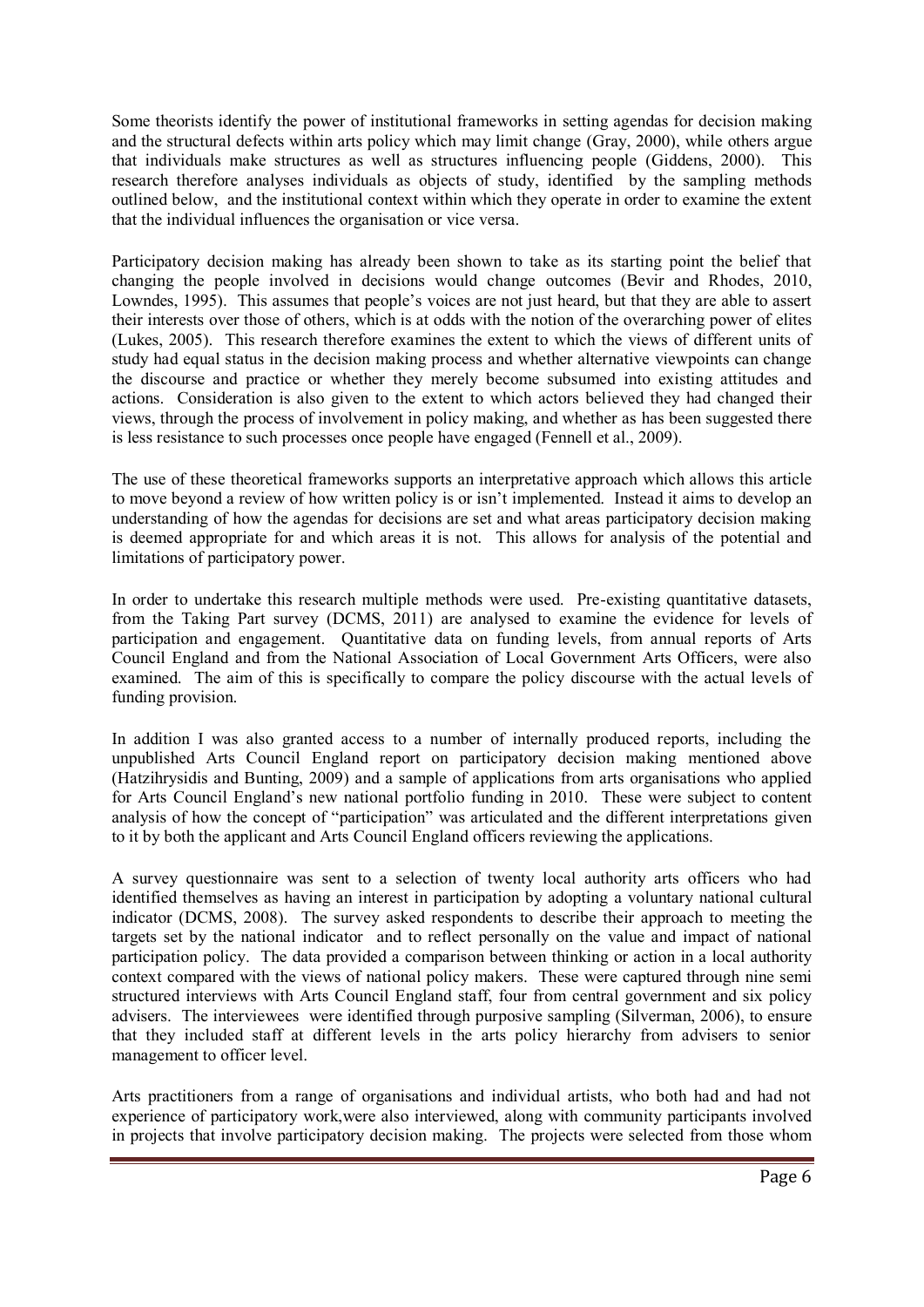policy makers commonly cited in the interviews and local authority surveys to test the theory that those who have actively engaged in participatory decision making are less resistant to the concept that those who have not [\(Lowndes, 1995,](#page-15-11) [Fennell et al., 2009\)](#page-14-12).

Pertti Alasuutari [\(1995\)](#page-12-2) says that a sample of similar people is useful for comparing differences of opinion but a sample of many different types of people is more useful in finding similarities. In an attempt to identify similarities and differences, while covering a range of different types of people, more than one person was selected in each category to ensure that conclusions are not drawn on the basis of what might be particular to an individual. As a result a total of over sixty interviews were conducted.

All interviewees were asked questions about their first arts experiences, their current level of engagement, and the role they see art playing both in their own lives and the lives of others. The function of this is to test the core values of the interviewee in relation to the arts and the importance they place on the participation and engagement agenda. This is then analysed and compared across respondents to assess whether there are correlations between the personal background and their values, which might help determine whether they can be classified as part of a pre-existing cultural elite [\(Griffiths et al., 2008\)](#page-14-2).

They were all asked to define what they understand by key terminology, such as "art" and "participation". This allows the responses to be compared and contrasted in order to analyse whether there are shared understandings of concepts. As with the local authority surveys interviewees were then asked to reflect on the effectiveness of participation policy and whether they agree with current priorities on participation and engagement. Finally, people were asked to talk about their personal experiences of participatory decision making, as well as identify the pros and cons of such a process for the arts.

All interviews were recorded and transcribed to avoid "specific listening" on my part [\(Hill, 2006\)](#page-14-15) and ensure that the analysis is based on definitions provided by respondents and not by my own assumptions or recollections. The mixed methods approach to data collection, combining published text, unpublished applications, survey data and interviews also aims to increase the reliability of the data, by allowing the triangulation of findings from different sources at the analysis stage.

To this end the survey data collected from local authorities and the applications from the arts organisations were used as the first stage in creating themes to be used as codes to interrogate the data more closely and cross reference findings in a number of ways [\(Robson, 1993\)](#page-15-13). Some of these themes are: the use of language and how much defintions were shared; the personal background of the person interviewed; the extent to which they felt able to influence policy; attitudes to the decision making process; the perceived opportunities and threats of widening the range of voices invovled; the relationship between processes and outcomes in participatory process. In addition speculative analysis continued throughout the data collection phase, by way of taking notes on other emerging themes and relationships and building on the codes throughout.

Once all the data was collected respondents were grouped according to their category (e.g. Arts Council England staff, local authority officer, artist, arts organisation, and participant) and according to their background (level of arts participation from childhood, any arts training, and level of arts engagement currently) to allow more rich comparisons between theoretical positions and practical experience. The following section identifies the findings from this research.

## **Analysis of findings**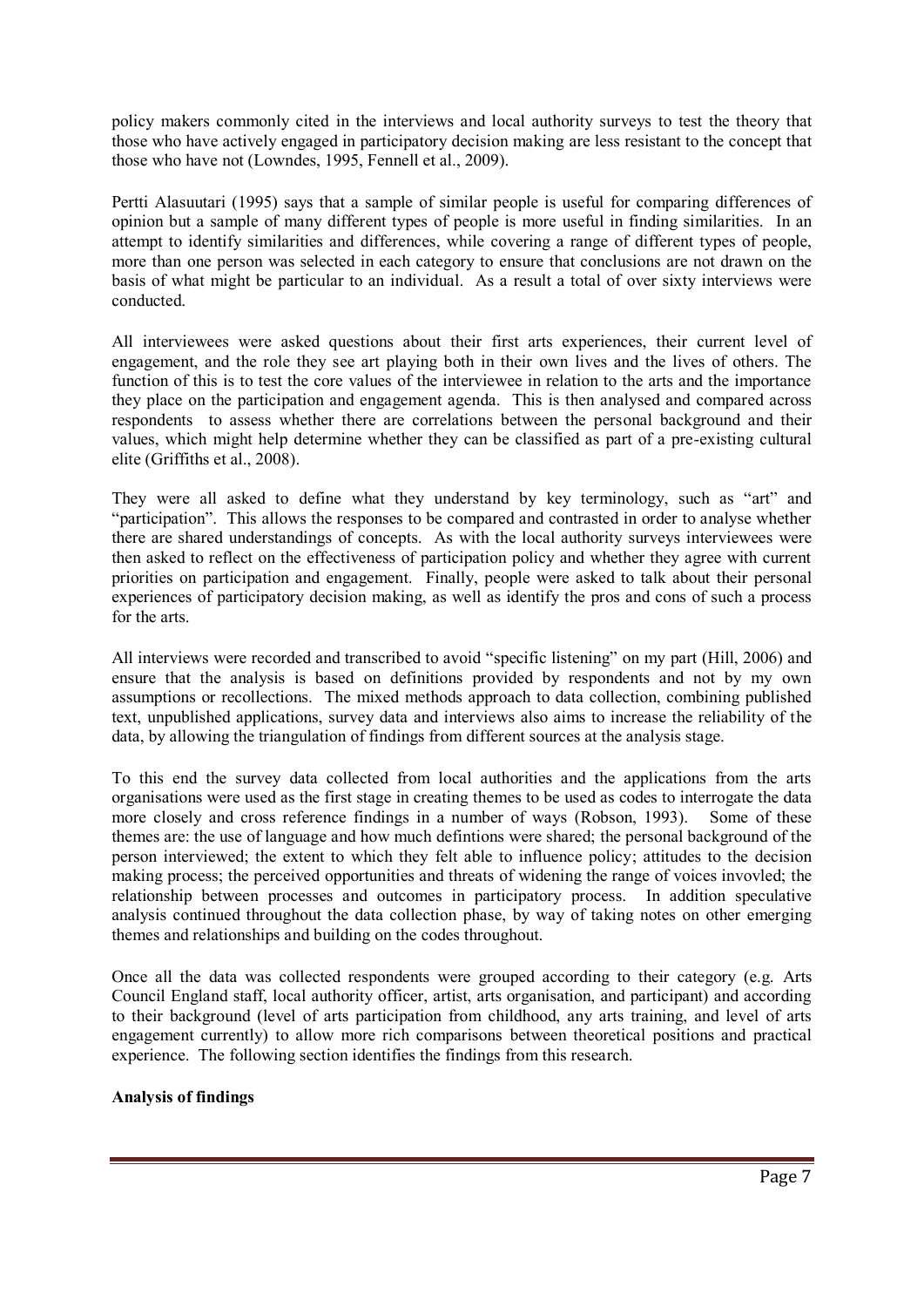It is clear from the review of the personal background of all interviewees that most of those who worked professionally in the arts felt that their personal background provided them with the connections to get "a foot in the door" to working in the arts (Audience Development manager). All had been introduced to the arts when young and described practices such as going to theatre or galleries, more commonly than participatory practices or popular culture. This was seen as a prerequisite to being accepted as a professional in the arts. The public participants interviewed in contrast were more likely to cite everyday culture such as drawing and playing music at home, as evidence of a cultured childhood. While some professionals defined their backgrounds as providing invaluable arts expertise, many of the public participants questioned the knowledge of the professionals, referring to them as self-appointed experts. This was supported by the fact that many of the "experts" interviewed, acknowledged that they knew little about arts practice outside their specialism. This lack of diversity of perspectives within arts policy, one person argued "tend to produce organisations that have certain sorts of people in certain sorts of roles, which can be …stultifying" (Arts Council England staff member). This supports the case for involving a wider range of voices in policy making [\(Hatzihrysidis and Bunting, 2009\)](#page-14-11).

However more significant to the values of those interviewed, than their background, was their current employment. There was a clear difference when comparing those working within local and central government and those working for, or advising, Arts Council England. All the local authority surveys described the arts as a tool for "working towards wider outcomes" (local authority survey) and one said they were "not interested in artists [but only] in the role that artists play" (local authority survey). This clearly relates to the demand approach to arts policy mentioned above and was supported by the public participants surveyed. Those working at and advising Arts Council England in contrast "tended to focus on the production of new work by a selected array of artists and arts organisations" (Arts Council England staff), or the supply side. Many felt that it was appropriate for their focus to be different to that of local authorities, as the only organisation that puts the interests of the artists first. One policy commentator expressed "a sort of missionary zeal" (Audience Development manager) for the arts over other cultural activities, which they said contributed to the dynamism of the sector. But others were concerned that this led those in the arts sector to always operate in the role of selfadvocates rather than self-critics, creating what has been defined as an "interminable circuit of interlegitimation [\(Bourdieu, 1984 pg 53\)](#page-13-11) and reducing the arts ability to look outside its existing structures. Some also questioned the conflation of artists and arts organisations in policy rhetoric, and suggested that organisations had always been "more interested in celebrating the dead, than discovering the living" and so failed to support creativity of either professional artits or the public (local artist).

This difference in focus may be to do with the fact that local and central government are accountable to an electorate, and therefore more public facing by nature. In contrast, by virtue of the arm's length principle, Arts Council England has not historically been required to consider the audience so directly. But the majority of Arts Council England officers did believe that the policy focus on increasing participation in the arts was a good thing and acknowledged that public money required a more public facing attitude than there had been hitherto. Many also pointed to participation as a key stated goal in their ten year strategy [\(Arts Council England, 2010\)](#page-12-3). However, although most people stated that they personally saw participation as a priority, when asked how much people felt that their views were shared across their organisation, there were differences of opinion.

The view that the "pendulum was swinging too far" in favour of participation, (government policy adviser) was in the minority among this sample, but where it was expressed it was done so by those with influence. It was described as a political shift between secretaries of state for culture. While Chris Smith [Secretary of State for Culture 1997-2001] was said to have ensured that DCMS were putting "efforts into driving up rates of participation…a shift more towards excellence…was going to be [the next minister's] thing" (government policy adviser). One person described this refocus as "an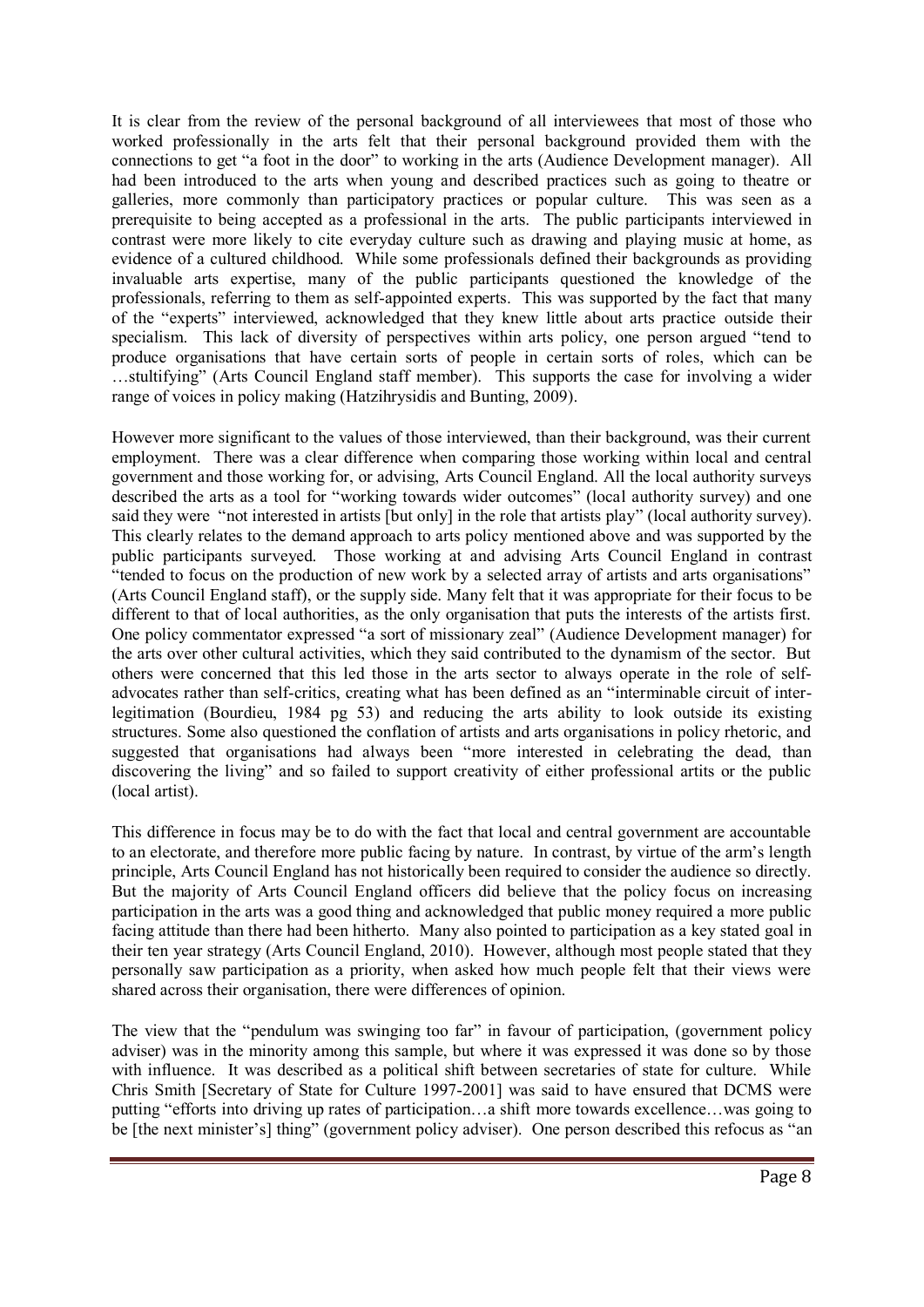attempt to reassure certain sectors of the cultural world" that they retained their influence in policy making (arts policy adviser). This is demonstrated by the fact that many claimed that reports by Baroness Genista McIntosh and Sir Brian McMaster, [\(McIntosh, 2008,](#page-15-10) [McIntosh, 2011,](#page-15-14) [McMaster,](#page-15-1)  [2008\)](#page-15-1), held more sway in the reaffirmation of the excellence agenda than either government policy on participation, or the individual perspectives of those working at Arts Council England. One person even suggested that what they say becomes "policy edict" (Audience Development Manager). This provides evidence that certain voices do indeed wield greater power than others in decision making [\(Lukes, 2005\)](#page-15-2). In this case those from the funded organisations having greater influence than those working in the organisations which fund them.

It was also acknowledged that it was "really difficult to…define [participation]...because everybody's interpretation of what it is…is different." (Arts Council England staff). This was clearly demonstrated to be the case in the sample of applications supplied by Arts Council England, where the term is defined in multiple ways. Indeed within any one application the term is often used in different ways.

Applicants are asked to demonstrate which of the Arts Council England's five goals they are responding to in all funding requests to the Arts Council England. Goal two relates to participation and engagement by getting "more people [to] experience and [be] inspired by the arts" [\(Arts Council](#page-12-3)  [England, 2010 pg 7\)](#page-12-3). While applicants are only required to respond to one of the goals, only six of the sample of eighty applications provided chose not to respond to goal two. This might suggest that participation is considered a high priority, but as the goal only really asks people if they are taking the public into account at all it is surprising that everyone would not address it when applying for public money.

By analysing definitions in relation to the widely accepted ladder of participation [\(Arnstein, 1969\)](#page-12-4) it is clear that the vast majority of applicants define participation at the bottom rung of the ladder, as a process of "informing" the public about the arts offer through marketing and distribution. A much smaller number talked about "involving" them through outreach programmes, which sits in the middle of the ladder. There is almost no reference to the aims at the top of his ladder which relate to "collaboration and empowerment".

Many people interviewed acknowledged that in practice organisations were increasingly addressing the participation agenda by targeting "audiences that are already attending and already have an interest" (Audience development manager), to get them to attend more regularly, rather than reaching out to people who are not already interested in the arts. This is counter to the aims of the participation agenda which were clearly articulated by the New Labour government in relation to social inclusion and engaging those who were seen as not currenlty engaged at all [\(Policy Action Team 10, 1999\)](#page-15-15).

But the Arts Council England assessment comments on the applications do not provide any sense that one definition is prioritised over another in the decision making process. Furthermore, despite many of the claims lacking evidence to support how the plans would be achieved, or targets for measurement, the assessors' do not address this or suggest targets based on them achieving what they proposed. Instead the willingness to take the organisations' claims at face value, suggests a tendency to define anything as participation. This runs the risk of making the word meaningless, a function Norman Fairlcough [\(2000\)](#page-14-16) argues is used by policy makers to create a rhetoric of change while retaining the status quo.

Many of the local authorities surveyed who had chosen the government target to increase cultural participation [\(DCMS, 2008\)](#page-13-10) define participation more specifically, in terms of involving people in active creative expression rather than engagement as an audience member. However although most were aware of council strategies that sat at the top of Arnstein's ladder of participation by collaborating and empowering participants in public service delivery, they acknowledged that such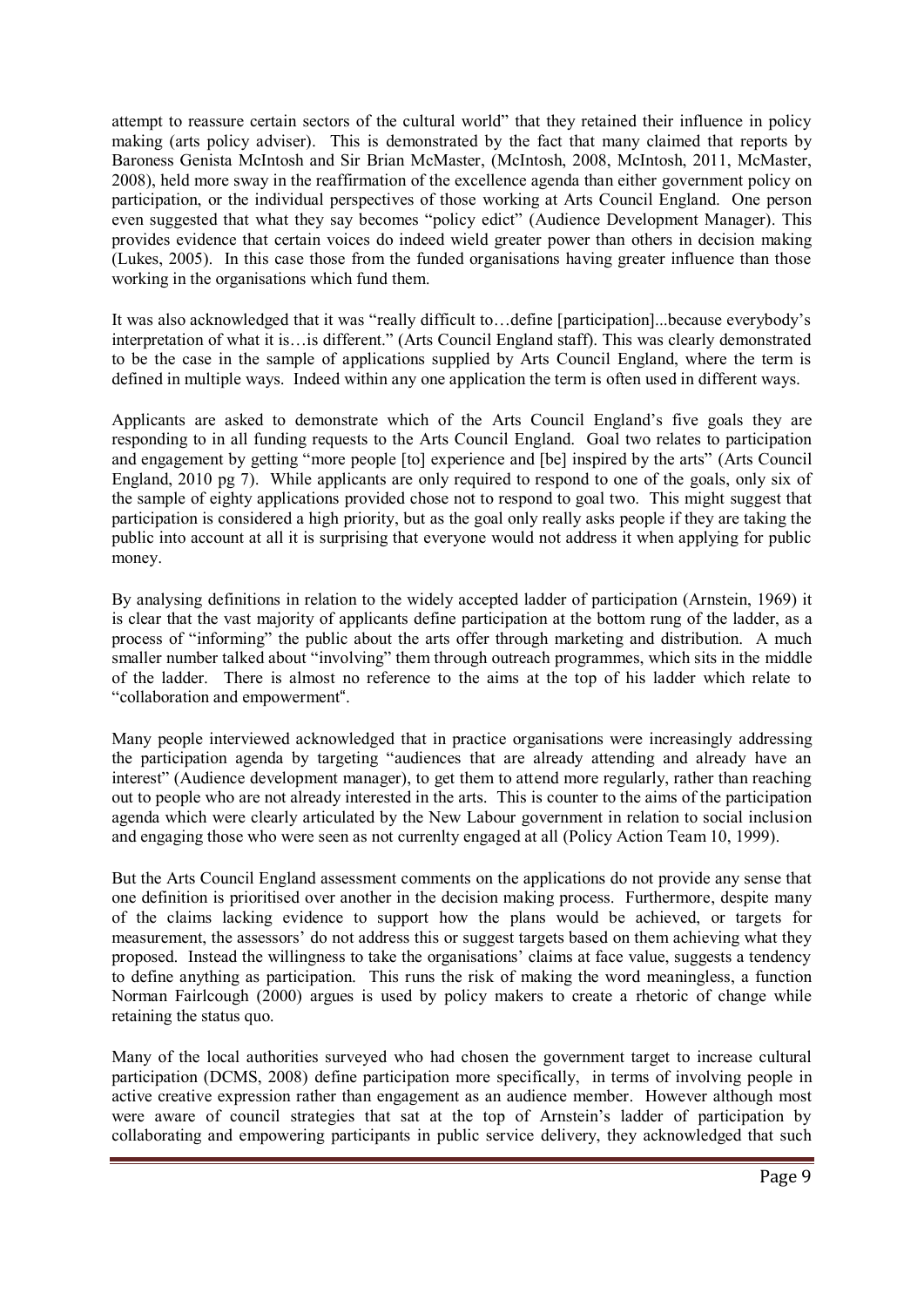practices are not being used widely in the arts. Furthermore, when asked to specify strategies used to meet the government target, it is clear that there is more focus on getting current audiences to attend more regularly, rather than attracting new audiences, or developing new creative opportunities. Some argued that this was because participation targets encourage easy wins to increase numbers, and ignore the fact that reaching new people is much slower, and engages smaller numbers. As such policy interventions may lead to a "defensive instrumentalism" [\(Belfiore, 2012\)](#page-13-12) where the arts feel obliged to justify how they are addressing policy without adopting the values which underpin it.

Almost everyone acknowledged the findings of the Taking Part survey [\(DCMS, 2011\)](#page-13-4) that the arts still attracts an elite minority of the public, which remained largely unchanged despite initiatives to increase participation. There was a consensus with the view that "at many of the cultural events that I go to I see an audience of white, middle-aged, middle-class people - actually not even middle-aged, but even older" (arts policy commentator). This was identified as most apparent where work is from western classical traditions, which takes by far the largest proportion of arts funding. But although some recognised that having an effective participation policy meant being "brave enough to consider that [funding] will look very different for some people" (Arts Council England staff), there was no sense of a real appetite for this degree of change, either within Arts Council England or the local authorities. Instead, change was seen to happen at an inevitably slow pace "incorporated into what people do" (Arts Council England staff), rather than through policy directives or redistribution of funds. There was a sense of resignation that social inequalities will continue to be replicated in arts funding where "80% of our funding goes to 20% of our clients…[and] the people who participate and attend the most make up about 9% of the population" (Arts Council England staff). This is further evidenced by the acknowledgement that participatory organisations were hit hardest in cuts in funding levels from 2010.

Most of those interviewed described the barriers to change in relation to the complexity of implementing policy changes against a backdrop of "the orthodoxy of 60 years" (Arts Council England staff). One commentator suggested that the distribution of funds, through participatory budgeting in Brazil, was made easier due to the lack of their historical funding traditions in the cultural sector. This supports theory on path dependency mentioned above [\(Liebowitz and Margolis,](#page-15-4)  [2000\)](#page-15-4). But it was also widely acknowledged that there are "powerful organisations that have a strong stake at the table" (Audience Development manager) who militate against change and through the arm's length principle limit the capacity of governments to create the "legislative impetus…which is about stick more than carrot" (Arts Council England staff), which may be needed for change to occur.

The remainder of this article therefore considers where a legislative impetus was imposed by the New Labour government in 2008, through a duty for all public services (including Arts Council England) to involve a wider range of voices in policy making and delivery [\(DCLG, 2008\)](#page-13-9).

Despite the introduction of the "duty to involve", the staff member interviewed from DCMS said that "there are all sorts of internal government things that are happening, [but] it's not something that we took an active lead in" (government policy adviser). There was therefore no directive from DCMS about how the duty might be applied in the arts sector. Likewise several people at Arts Council England supported the claim that it is "a question still to be looked at seriously. We haven't gone down that route thus far" (Arts Council England staff). Even with a legislative impetus therefore vagueness is evident in relation to its implementation.

Other parts of the cultural sector, such as English Heritage, were cited as gaining considerable profile and increased public support, through projects involving "an audience vote for what should get the money" (Lord Chris Smith, Secretary of State for Culture, Media and Sport 1997-2001). The arts sector was said to be lagging behind. But some of the arts policy advisers interviewed disputed this. They cited evidence of arts organisations, involving their audiences better in dialogue than they had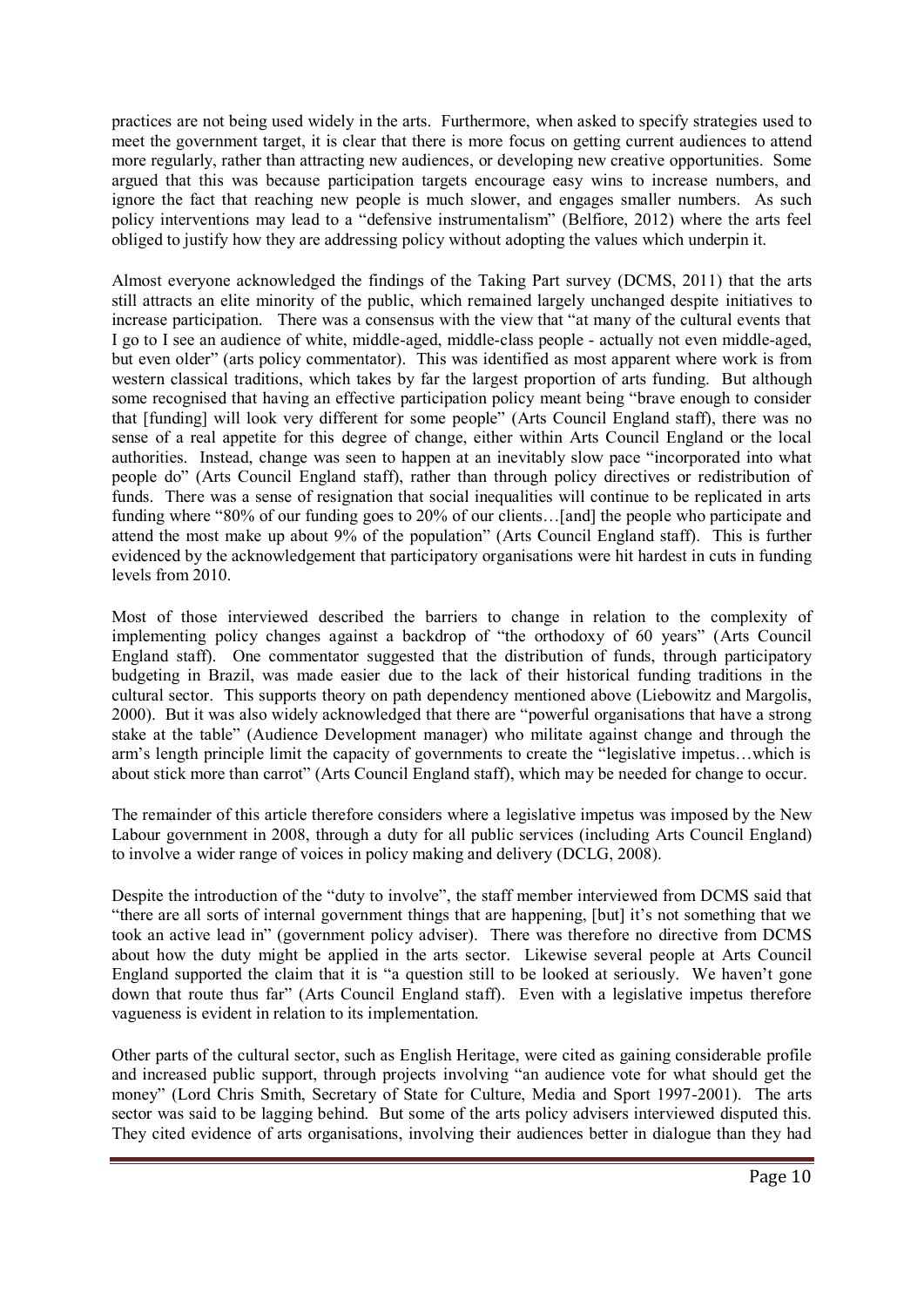historically. This was said to be happening independently of policy makers or directives. Some argued that the best policy responded to changes developed in the arts sector, rather than trying to lead them. This was supported by the artists and arts organisations interviewed, who argued that participatory processes should be practice-based or community-led, rather than policy impositions. Some theorists, have also argued that the notion of top-down directives to impose bottom-up participatory processes may be counterproductive [\(Peck, 2009,](#page-15-16) [Hay, 2007\)](#page-14-17).

But the perceived growth in bottom up initiatives is challenged by the fact that even those interviewed who said it was more widespread were unable to think of many examples when pushed. In practice it was acknowledged that "we use the same five kind of examples at the moment" (Arts Council England staff), whenever providing specifics of practice.

It is also clear, from the language used, that for those who felt such practices were common their definition was once again closer to Arnstein's concept of "inform and consult" [\(Arnstein, 1969\)](#page-12-4). While those who were more sceptical of how many organisations involved the public, tended to refer more specifically to the definition outlined in the duty to involve [\(DCLG, 2008\)](#page-13-9) which aspires to reach the top of Arnstein's ladder by involving public participation from agenda setting through to monitoring outcomes. This is supported by evidence that demonstrates that although consultation might not be unusual, decision making itself has to date had more impact in other public policy areas than in the arts [\(Fennell et al., 2009,](#page-14-12) [SQW Consulting, 2010\)](#page-15-7).

In the few examples, where participatory decision making was cited and involved long term public involvement, it is further worth noting that the organisations, or individual cultural leaders involved, often came from the community arts movement, which some suggested meant that nothing much had changed in wider practice. Furthermore although such strategies may not have been introduced in response to a policy directive, many of the practitioners acknowledged that such practices were only effective where the boards of organisations or funders were involved. Some community participants said that they had been demanding to have a voice for years but that until policy on public engagement came into force they were not heard.

This highlights a problem: whilst vision without policy or organisational support is hard to realise, policy imposition without individual buy-in may be counterproductive. A policy that relies on delivery within existing organisational structures, as has been demonstrated to be the case in England rather than changing the structures and redistributing funding to facilitate change, may therefore be doomed to fail.

However short term experiments in regularly funded galleries and theatres, involving the public in cocuration of exhibitions or seasons of work, were seen to be becoming more common and everyone who had had experience of them, believed they are successful at challenging thinking about artistic practice and bringing in new audiences. From a marketing perspective it was recognised that such practices both increase attendance and improve public opinion on the arts. Despite their short term nature, over a longer period of time those who had some involvement in such processes felt that "inevitably arts practice would change if the kind of involvement ideas or techniques filtered through a lot of arts organisations" (Arts Council England staff).

But one commentator argued that practices, restricted to arts organisations, rather than funding organisations "remain ineffective because [funding decisions are] done in the old usual way" (arts policy commentator). The only example given, of participatory budgeting in the arts, was in Arts Council England's North East regional office. An experiment had been run that involved young people in mock funding decision panels along with Arts Council England staff. It was said that it was not possible to engage the young people in real funding decisions, without the agreement of Arts Council England national office, which was not forthcoming. But even so it did lead those involved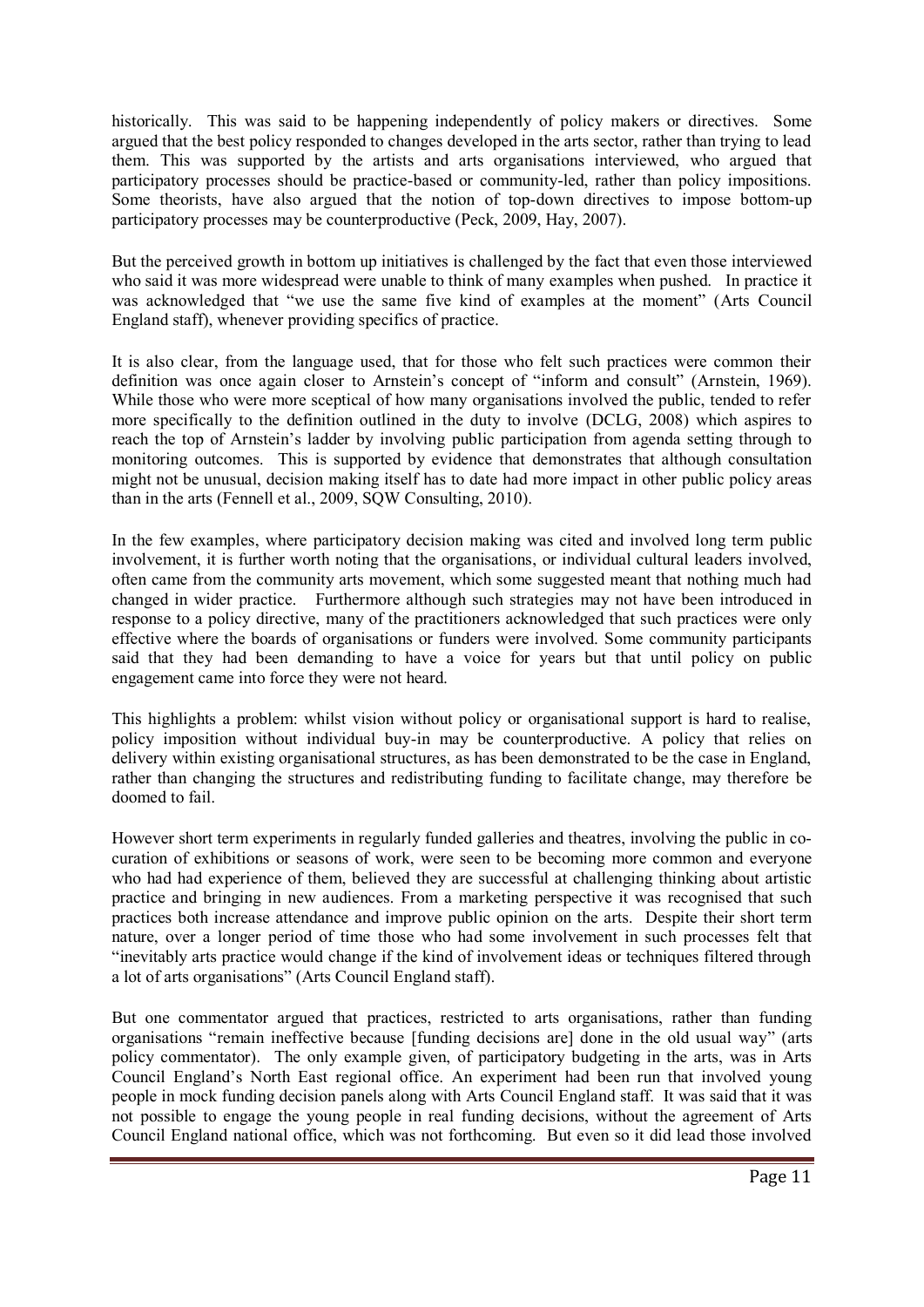to believe that there was an appetite for such engagement. The decisions were said to have been treated with the utmost care and seriousness by those taking part and "if managed well it could be dealt with on a much broader level" (Arts Council England staff). Despite being seen as a success this initiative has not been replicated let alone extended. This supports the argument that centralised power, whether in the arm's length or the ministry model may reduce opportunities for such practices [\(Anberrée, 2012\)](#page-12-0) but the nature of the resistance at national office is also worth examining.

Some national policy advisers questioned whether there was evidence that the public wanted to get involved in the formation or implementation of arts policy. But the evidence for this is demonstrated through the arts debate in which the public asked for greater involvement in decision making [\(Opinion](#page-15-9)  [Leader, 2007\)](#page-15-9). It is also demonstrated by the growing numbers of people that have engaged in participatory budgeting initiatives within the UK and overseas, the longer the initiative has lasted [\(SQW Consulting, 2010,](#page-15-7) [Community Pride Initiative, 2003\)](#page-13-7). All the people interviewed for this research who had direct experience of such processes also concurred that there was an appetite for engagement in decision making.

Some staff at Arts Council England and some arts managers of organisations who had no direct experience of participatory decision making expressed concerns about the unrepresentative nature of participatory practices, as "there are communities that are much more able, through confidence, skills, money, attitude, to engage … than others" (Arts Council England staff). This was said to challenge the legitimacy of decisions taken through such processes. However those who had experience of participatory decision making in practice said there was evidence that where people "genuinely made an effort [to engage people] and went to different venues that you weren't normally seen in…people turned up who hadn't normally turned up" (government policy adviser). Furthermore, it may be argued that the narrow background of those currently involved in the arts sector is already unrepresentative of the broader public. There was less resistance to the concept amongst local authorities who are themselves more accountable. Resistance to such processes from non-accountable bodies may therefore be seen as an attempt to hold onto power rather than based on a commitment to representation.

<span id="page-12-2"></span>The other main concern over public involvement, expressed by those without direct experience, related to the fears of a risk averse public. Arts expertise was seen, by many of those working in the arts, to be necessary to avoid the "potential for dumbing down content if you allow the public to choose" (Audience Development manager). But based on specific examples where participatory decision making had been used, it was suggested that often "the most unusual and radical of solutions was the one that was successful" (Arts Council England staff). This is also said to be the case in other research on such practices , which found that the public were more open to risk taking than expected [\(Fennell et al., 2009\)](#page-14-12). Artists interviewed, with experience of such processes in action also said it had allowed them to take more, not fewer risks.

<span id="page-12-4"></span><span id="page-12-0"></span>The evidence from interviews, in line with the findings from literature [\(Fennell et al., 2009\)](#page-14-12) demonstrate a clear disparity in perceptions between those who have engaged in participatory decision making practices and those who have not. The greatest resistance to the concept exists where there is least experience of it in operation. While this may reflect that those who have engaged are likely to be those who are already predisposed to believe in its potential rather than its risks, there are indications that the initial fears and perceptions are seen to be misplaced and eradicated over time. But this requires "the humility to accept that you might learn something from your community as opposed to knowing best about what they want" (Arts Council England staff).

<span id="page-12-3"></span><span id="page-12-1"></span>Conclusions and implications for policy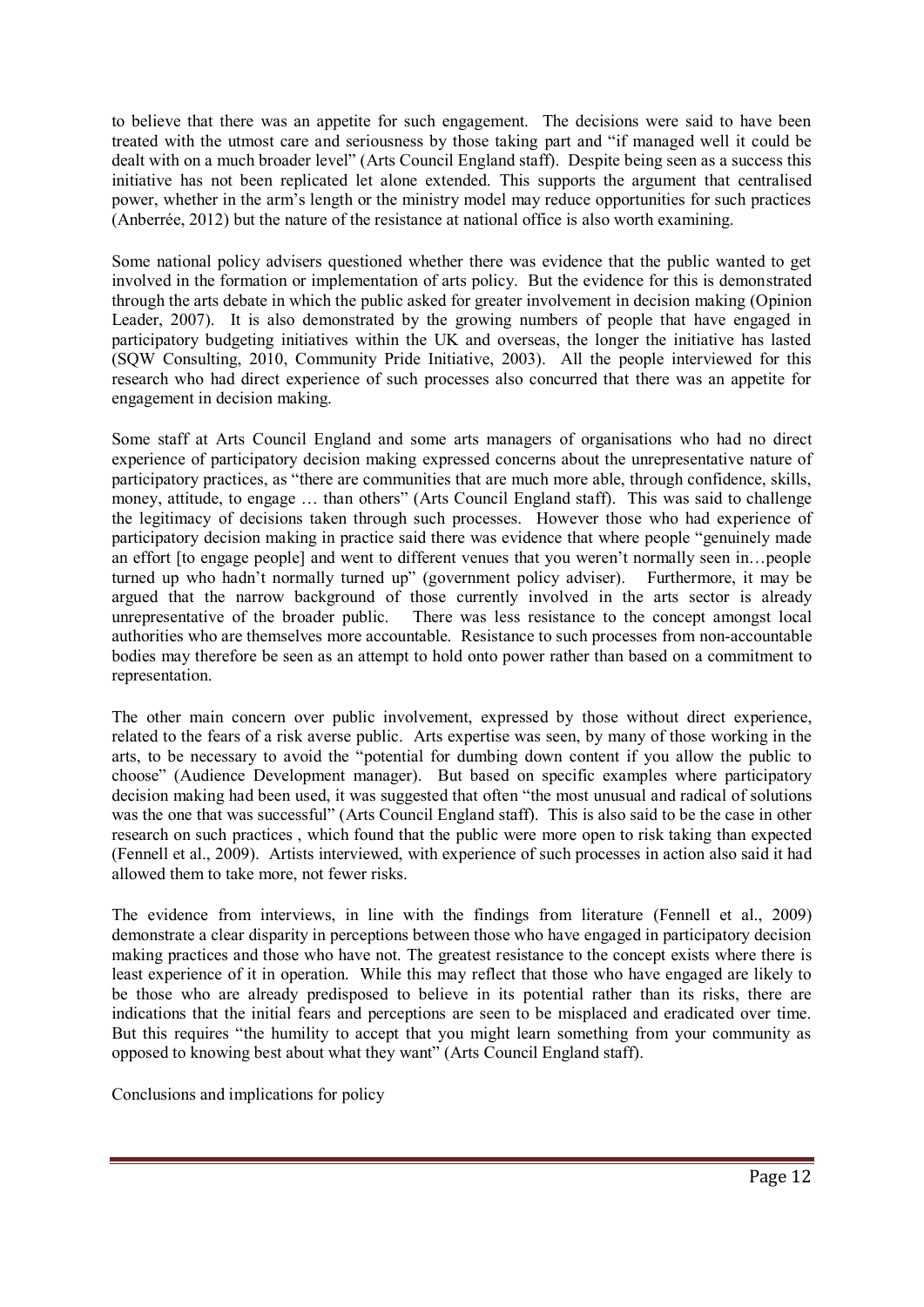<span id="page-13-12"></span>This article has questioned, based on evidence, whether the perceived shift in policy towards participation that is claimed in literature, ever really had an impact in the arts. Funds have been shown to have continued to go to the same institutions and policy initiatives, such as increasing participation, have relied on them being delivered by existing funded organisations and leaders who may not embrace such values.

<span id="page-13-2"></span><span id="page-13-1"></span>The findings from empirical research support the theory that widening the range of voices involved in decision making can be a valuable learning experience for those involved [\(Bevir and Rhodes, 2010\)](#page-13-1), but there is little evidence that this is able to challenge the status quo in the broader arts sector. The resistance to change, from parts of the arts sector, coupled with an approach to decision making which ignores the unequal nature of power within decision making are the greatest barriers to increasing participation.

<span id="page-13-11"></span><span id="page-13-6"></span>Further research would be worth undertaking to determine whether public engagement is becoming more commonplace, as some suggest, or whether the arts do lag behind other parts of the public sector. In addition some longitudinal studies on the impact of involvement in such processes may shed light on whether resistance to participatory decision making may reduce over time.

<span id="page-13-5"></span><span id="page-13-0"></span>But rather than relying on the existing arts infrastructure to lead the change, I would argue that redistribution of funding is required, both to reduce the power of the cultural elite and to widen the range of voices involved in the arts and participatory decision making offers a model to genuinely give arts policy and practice a more public facing approach. In return the public may become a more powerful voice to advocate for public funding of the arts in general although requiring acceptance that they arts they fund may be different to those funded today.

<span id="page-13-8"></span>While the principles of participatory decision making and widening the range of voices involved in the arts, may be argued to be more important in organisations operating under the arm's length principle than within central or local government, where there is some accountability through the electorate, it is acknowledged that cultural elites also wield power under the ministry model in other countries, so further international comparison would therefore also be valuable.

<span id="page-13-7"></span>References

- <span id="page-13-9"></span>ALASUUTARI, P. 1995. *Researching culture; qualitative method and cultural studies,*  London, Sage.
- <span id="page-13-3"></span>ANBERRÉE, A. Year. What personal responsibilities towards the construction of a cultural democracy? Involvement of the public in the construction of a cultural democracy: improvements and restraints. *In:* HENDRY, J. R. & BARRAQUIER, A., eds. IABS 2012 - Personal Responsibility for Improving Society,, 2012 Asheville, NC. International Association for Business and Society, 261–272.
- <span id="page-13-10"></span>ARNSTEIN, S. R. 1969. A Ladder of Citizen Participation. *Journal of the American Institute of Planners,* 35 216-224.
- <span id="page-13-4"></span>ARTS COUNCIL ENGLAND 2009. *Annual Review 2008,* London, Arts Council England.
- ARTS COUNCIL ENGLAND 2010. *Achieving great art for everyone, a strategic framework for the arts* London, Arts Council England.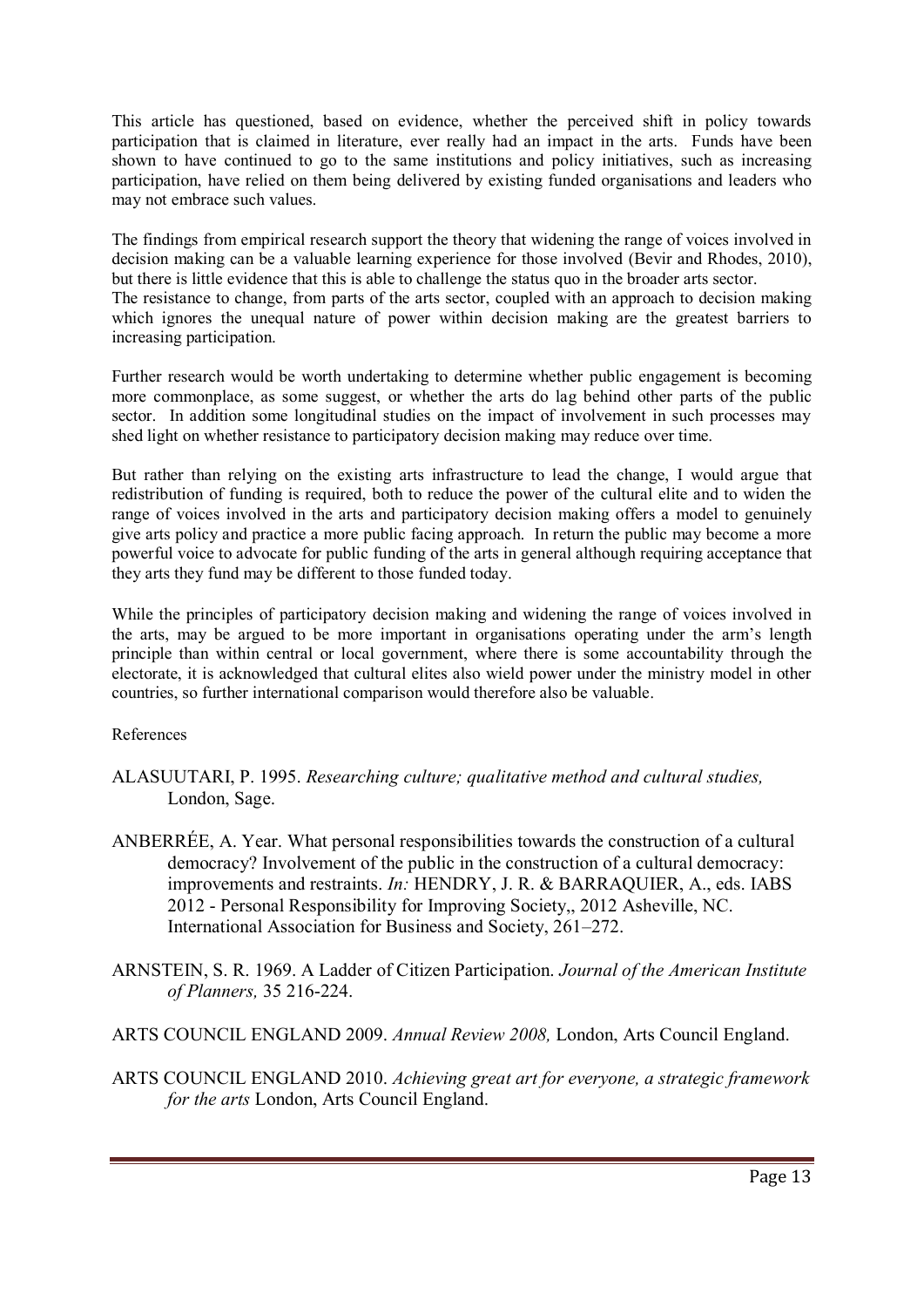- <span id="page-14-3"></span>BELFIORE, E. 2012. "Defensive instrumentalism" and the legacy of New Labour's cultural policies. *Cultural Trends,* 21**,** 103-111.
- <span id="page-14-4"></span>BEVIR, M. & RHODES 2010. *The state as cultural practice,* Oxford, Oxford University **Press**.
- <span id="page-14-16"></span>BOLLO, A., DAL POZZOLO, L., DI FEDERICO, E. & GORDON, C. 2012. Measuring cultural participation. *UNESCO Framework for Cultural Statistics* Montreal: UNESCO.
- <span id="page-14-12"></span>BOURDIEU, P. 1984. *Distinction,* New York, Routledge.
- <span id="page-14-5"></span>BRODIE, E., COWLING, E. & NISSEN, N. 2009. *Understanding Participation, a literature review* [Online]. Pathways Through Participation. Available: [www.pathwaysthroughparticipation.org.uk](http://www.pathwaysthroughparticipation.org.uk/) [Accessed 6/6 2012].
- <span id="page-14-14"></span><span id="page-14-1"></span>BUNTING, C. 2006. *Public engagement with the arts: Arts Council England's strategic challenges* London, Arts Council England.
- <span id="page-14-8"></span>BUNTING, C., CHAN, T., GOLDTHORPE, J., KEANEY, E. & OSKALA, A. 2008. *From Indifference to Enthusiasm; patterns of arts attendance in England, London, Arts* Council England.
- <span id="page-14-13"></span><span id="page-14-0"></span>CADDY, J., PIEXOTO, T. & MCNEIL, M. 2007. Beyond Public Scrutiny: Stocktaking of Social Accountability in OECD Countries. World Bank Institute.
- <span id="page-14-2"></span>COMMUNITY PRIDE INITIATIVE. 2003. *Slicing up the Pie, Community involvement in participatory budgeting, Porto Alegre, Brazil* [Online]. Available: <http://www.participatorybudgeting.org.uk/documents/Slicing-20up-20the-20Pie.pdf> [Accessed 10/1/11].
- <span id="page-14-11"></span><span id="page-14-9"></span>DCLG 2008. *Participatory Budgeting: a draft national strategy,* London, Communities and Local Government Publications.
- <span id="page-14-17"></span>DCMS. 2006. *Taking Part survey* [Online]. London: Department for Culture, Media and Sport. Available: https:/[/www.gov.uk/government/publications/technical-report](http://www.gov.uk/government/publications/technical-report-taking-part-survey-2005-to-2006-year-1)[taking-part-survey-2005-to-2006-year-1](http://www.gov.uk/government/publications/technical-report-taking-part-survey-2005-to-2006-year-1) [Accessed 1/4/2011].
- <span id="page-14-10"></span>DCMS. 2008. *Technical\_Note\_NI11* [Online]. London: Department for Culture, Media and Sport. Available: [www.culture.gov.uk/images/publications/Technical\\_Note\\_NI11\\_FINAL.pdf](http://www.culture.gov.uk/images/publications/Technical_Note_NI11_FINAL.pdf) [Accessed 1/6/2011].
- <span id="page-14-15"></span><span id="page-14-7"></span><span id="page-14-6"></span>DCMS. 2011. *Taking Part survey, the national survey of culture, leisure and sport* [Online]. London DCMS Publications. Available: https:/[/www.gov.uk/government/publications/taking-part-the-national-survey-of](http://www.gov.uk/government/publications/taking-part-the-national-survey-of-culture-leisure-and-sport-january-december-2010)[culture-leisure-and-sport-january-december-2010](http://www.gov.uk/government/publications/taking-part-the-national-survey-of-culture-leisure-and-sport-january-december-2010) [Accessed 2/3/12].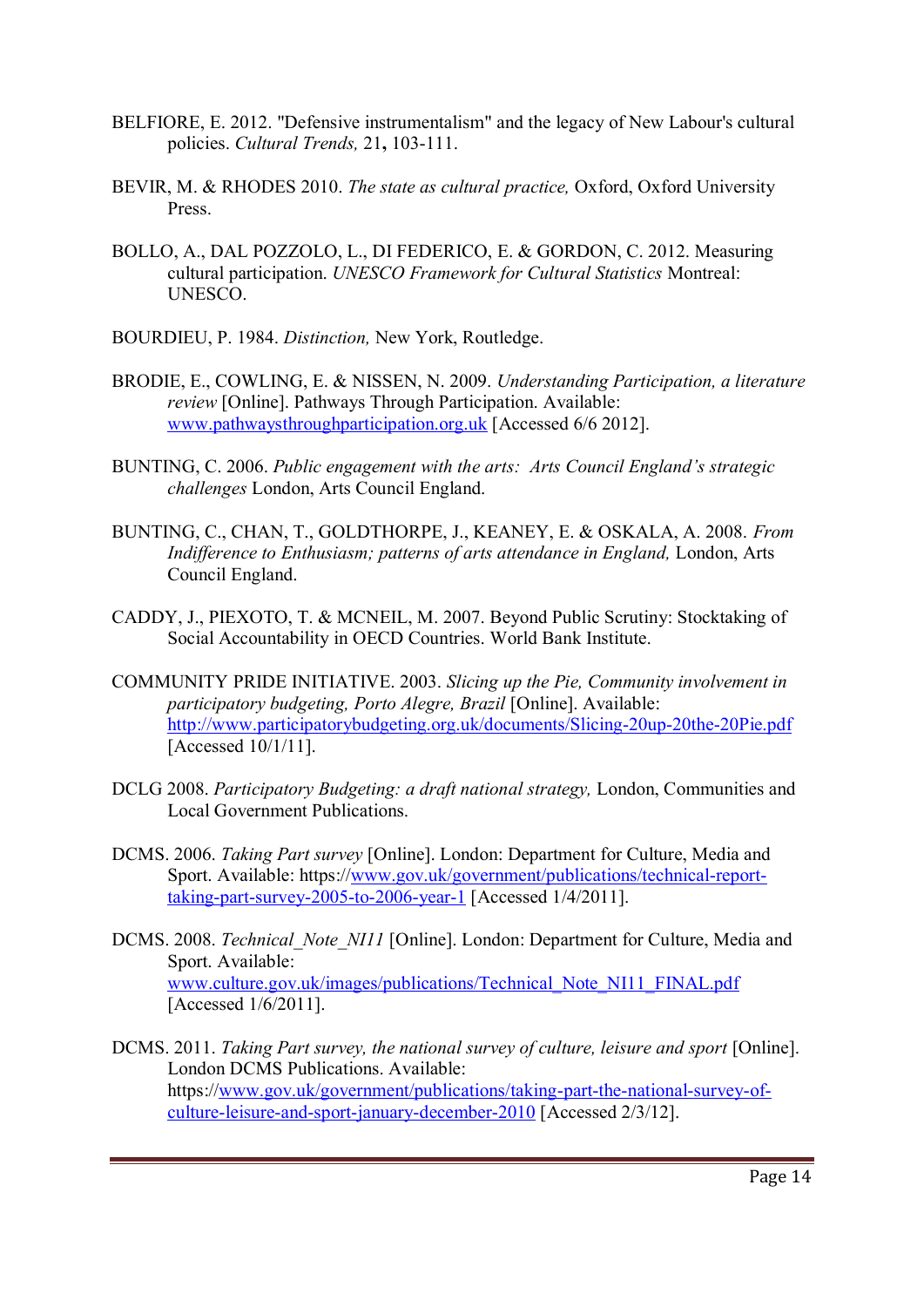- <span id="page-15-8"></span>DODD, F., GRAVES, A. & TAWS, K. 2008. *Our Creative Talent, the voluntary and amateur arts in Britain,* London, Department for Culture, Media and Sport.
- <span id="page-15-4"></span>EDGAR, D. 2012. *Looking Back, Moving Forwards, State of the Arts,* London, Arts Council England.
- FAIRCLOUGH, N. 2000. *New Labour, New Language,* London, Routledge.
- <span id="page-15-11"></span>FENNELL, E., GAVELIN, K. & JACKSON, R. 2009. *Participatory Budgeting and the Arts,* London, Involve.
- <span id="page-15-2"></span>FRAYLING, C. 2005. *The only trustworthy book…' Art and Public Value,* London, Arts Council England.
- <span id="page-15-3"></span>GARNHAM, N. 2005. From Cultural to Creative Industries. *International Journal of Cultural Policy,,* 11**,** 15-29.
- <span id="page-15-10"></span>GIDDENS, A. 2000. *The Third Way and its Critics,* Cambridge, Polity Press.
- <span id="page-15-14"></span>GOSS, S. 2001. *Making Local Governance Work. Networks, Relationships and the Management of Change,* Houndsmills, Palgrave.
- <span id="page-15-1"></span>GRAY, C. 2000. *The Politics of the Arts in Britain,* Hampshire, Macmillan Press Ltd.
- <span id="page-15-5"></span>GRAY, C. 2008. Instrumental policies: causes, consequences, museums and galleries. *Cultural Trends,* 17**,** 209-222.
- GRIFFITHS, D., MILES, A. & SAVAGE, M. 2008. The end of the English cultural elite? *The Sociological Review,* 56**,** 187-209.
- <span id="page-15-9"></span>HABERMAS, J. 1994. Three normative models of democracy. *Constellations,* 1**,** 1-10.
- <span id="page-15-6"></span>HATZIHRYSIDIS, M. & BUNTING, C. 2009. *Public Value Programme: A Wider Range of Voices,* London, Arts Council England.
- <span id="page-15-16"></span>HAY, C. 2007. *Why we hate politics,* Cambridge, Polity Press.
- <span id="page-15-15"></span><span id="page-15-13"></span>HERZ, S. & EBRAHIM, A. 2005. A Call for Participatory Decision Making, Discussion Paper on World Bank-Civil Society Engagement. *In:* OF, C. A. P. B. T. C. S. M. & (JFC), W. B.-C. S. J. F. C. (eds.).
- <span id="page-15-12"></span>HILL, M. 2006. Representing negotiating multiple roles and identities in the field and behind the desk *Qualitative Inquiry,* 12**,** 926-949.
- <span id="page-15-7"></span><span id="page-15-0"></span>HOLDEN, J. 2006. *Cultural Value and the Crisis of Legitimacy,* London, Demos.
- KEANEY, E. 2006. *From Access to Participation, Cultural policy and civil renewal,*  London, Institute for Public Policy Research.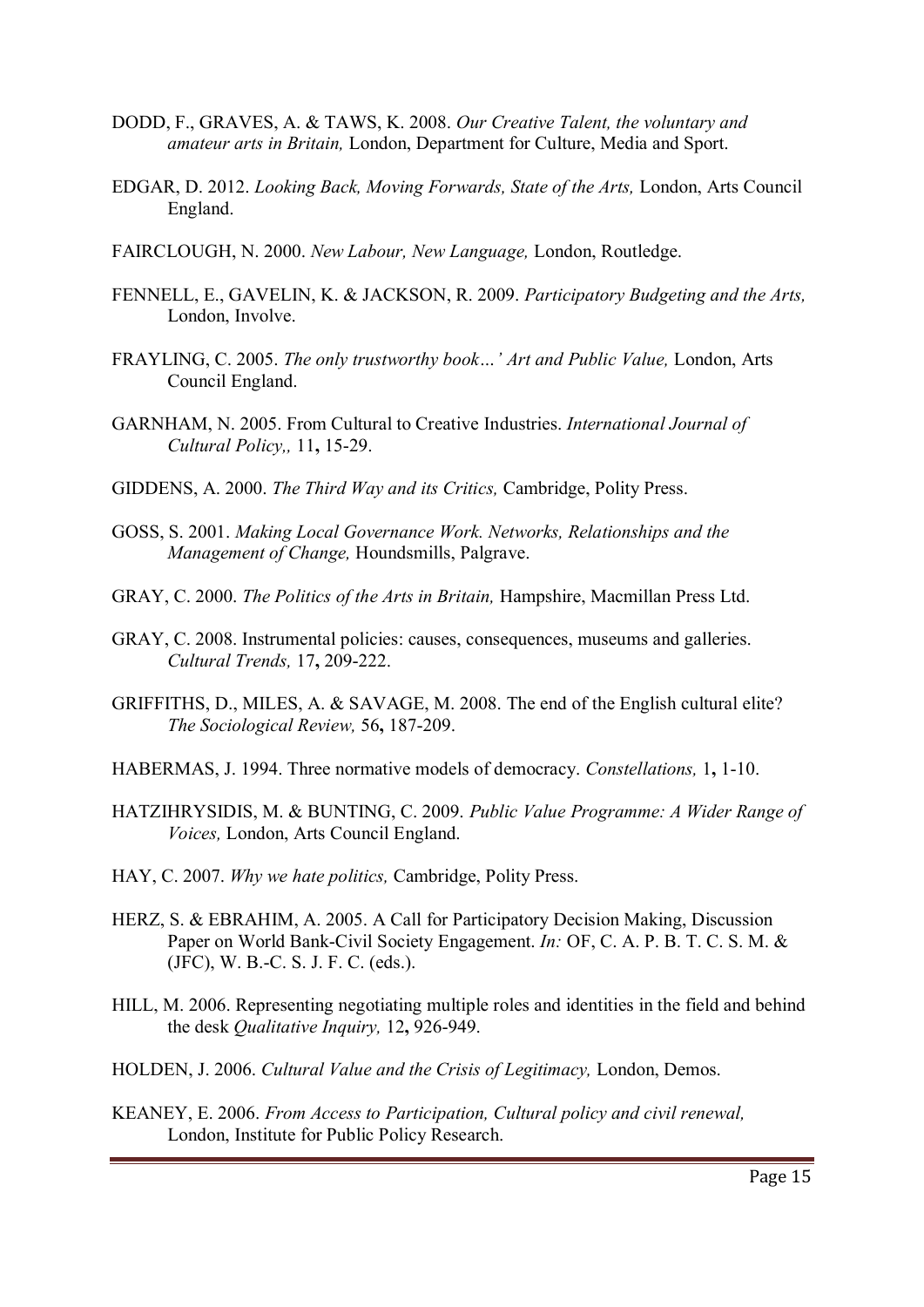- <span id="page-16-0"></span>LEE, D., OAKLEY, K. & NAYLOR, R. 2011. 'The public gets what the public wants'? The uses and abuses of 'public value' in contemporary British cultural policy. *International Journal of Cultural Policy,* 17**,** 289-300.
- <span id="page-16-1"></span>LIEBOWITZ, S. J. & MARGOLIS, S. E. 2000. Path Dependence. *In:* BOUCKAERT, B. & DE GEEST, G. (eds.) *Encyclopedia of Law and Economics.* Cheltenham: Edward Elgar.
- LOWNDES, V. 1995. Citizenship and Urban Politics. *In:* JUDGE, D., STOKER, G. & WOLMAN, H. (eds.) *Theories of Urban Politics.* London: Sage.
- LUKES, S. 2005. *Power: a radical view,* Basingstoke, Palgrave, Macmillan
- MATARASSO, F. 1997. *Use or Ornament? The social Impact of participation in the arts,*  Bournes Green Comedia.
- MCINTOSH, G. 2008. *Review of Arts Council England's Regularly Funded Organisations Investment Strategy 2007-08 - Lessons Learned,* London, Arts Council England.
- MCINTOSH, G. 2011. *Review of Arts Council England Investment Process 2010/11,*  London, Arts Council England.
- MCMASTER, B. 2008. *Supporting excellence in the arts; from measurement to judgement,*  London, Department for Culture, Media and Sport.
- MILES, A. 2013. Culture, participation and identity in contemporary Manchester. *In:* WOLFF, J. & SAVAGE, M. (eds.) *Culture in Manchester: Institutions and Urban Change since 1800.* Manchester: Manchester University Press.
- OPINION LEADER 2007. *Arts Council England, Public Value Deliberative Research,*  London, Opinion Leader.
- OSTROM, E. 1996. Crossing the great divide: co-production, synergy and development. *World Development,* 24**,** 1073-1087.
- PECK, J. 2009. The Creativity Fix. *Variant,* 34**,** 5-9.
- POLICY ACTION TEAM 10 1999. *The contribution of Sport and the Arts,* London, DCMS.
- ROBSON, C. 1993. *Real World Research,* London, Routledge.
- SILVERMAN, D. 2006. *Interpreting qualitative data,* London, Sage.
- SMITH, C. 1998. *Creative Britain,* London, Faber and Faber.
- SQW CONSULTING 2010. *National Evaluation of Participatory Budgeting in England,*  London, Department for Communities and Local Government.